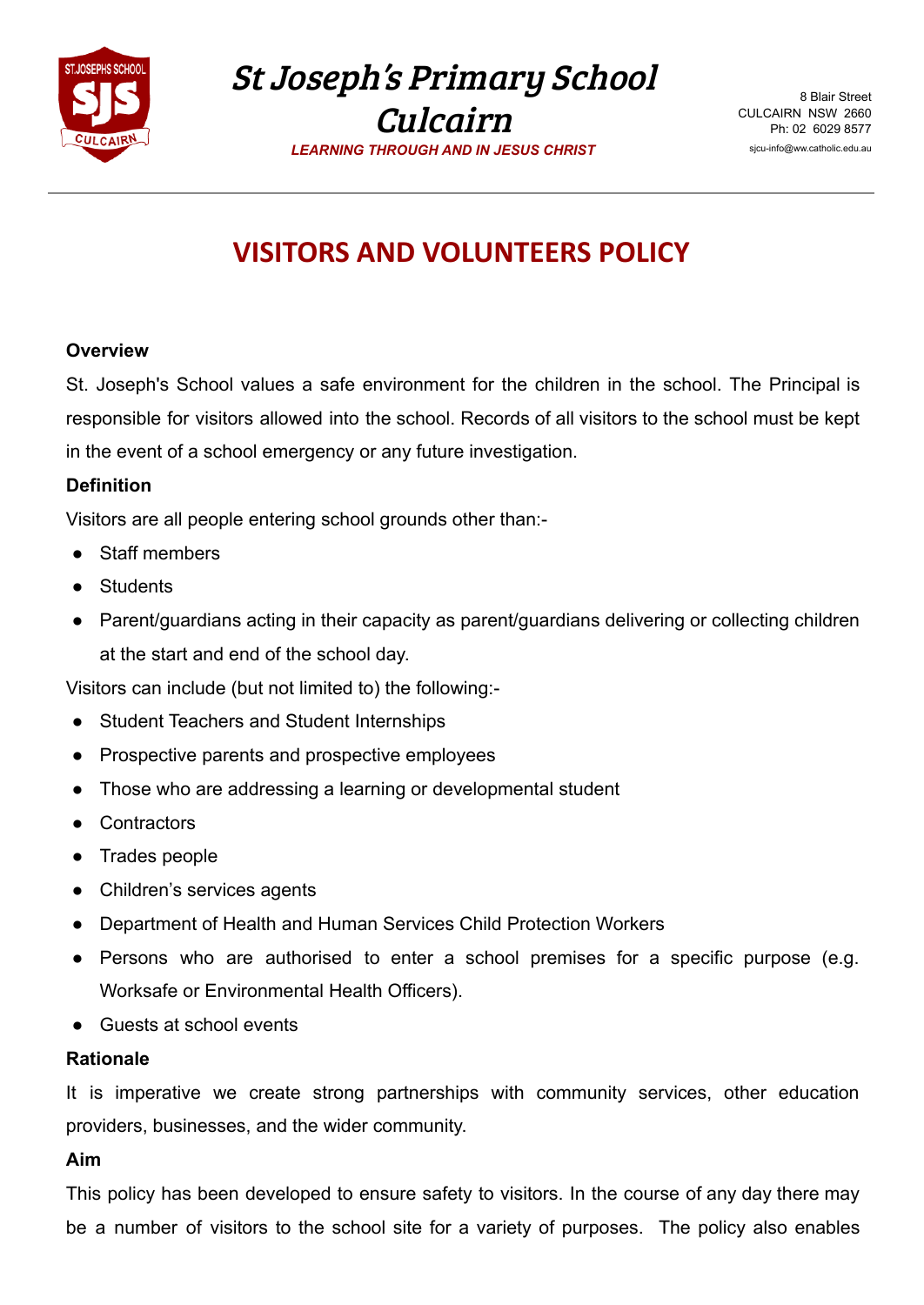

St Joseph's Primary School Culcairn

8 Blair Street CULCAIRN NSW 2660 Ph: 02 6029 8577 sjcu-info@ww.catholic.edu.au

*LEARNING THROUGH AND IN JESUS CHRIST*

unidentified strangers to be challenged if found on school premises during school hours. As schools have many entry and exit points, identifying unauthorised visitors is of prime importance. Evacuation procedures require that St. Joseph's School is aware of the identity and location of all visitors to school so that we can be sure of their safety in event of fire or other emergency. Workplace Health and Safety regulations also require that we provide duty of care for all visitors on site.

# **Process**

It is a requirement of St Joseph's School that all visitors arriving and departing during school hours sign in on arrival and sign out on departure.

**Compass Kiosk:** A Compass Kiosk (an electronic sign in system) is located in the school office. All visitors, including; casual staff, parents, contractors and external tutors are required to sign in upon arrival and sign out on exiting the school grounds.

Procedures for assessment and verification of the suitability of visitors to be in a location where children freely move about, learn and play are in place. See Suitability checks for School Visitors.

**Staff:** All permanent and contract staff members are issued with a name badge on appointment. This badge can be worn on or off school premises.

**Casual Staff:** From time to time, casual staff undertake duties in our school. On arrival casual staff are required to report to the school office and sign in before being briefed for the day. They must sign out at the conclusion of their casual hours.

**Visiting Professionals and Consultants:** Visiting professionals and consultants are required to report to the school office on arrival and sign in and sign out. The responsibility for their safety, in event of evacuation, rests with the school personnel with whom they are working who should also note their departure time.

**Contractors:** Contractors are required to report to the office upon arrival on site and sign in and